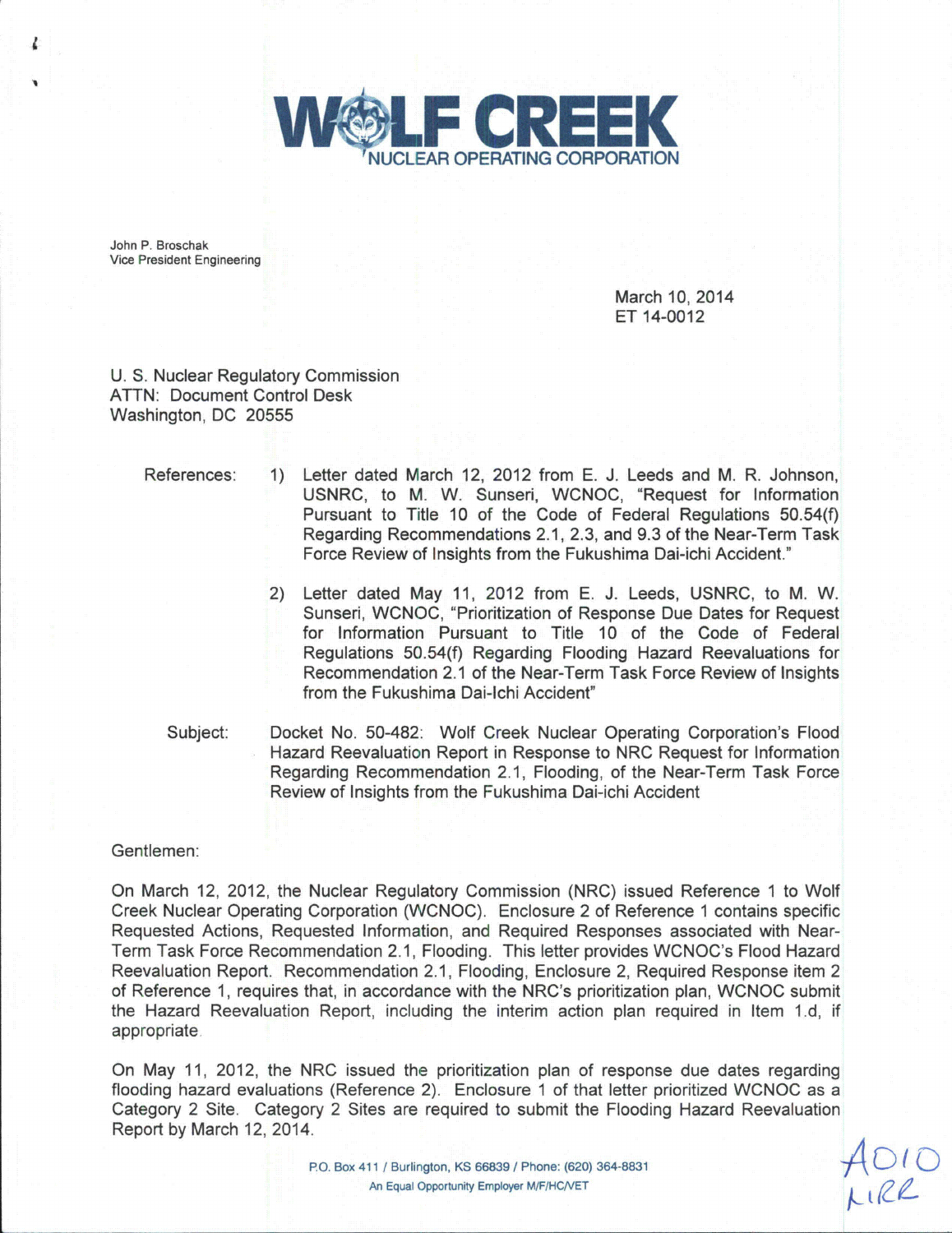ET 14-0012 Page 2 of 3

Ť

The enclosure to this letter provides WCNOC's Flood Hazard Reevaluation Report. As noted in Section 5.0 of the enclosure, the current design basis floods do not bound the reevaluated hazard. As such, WCNOC will complete an Integrated Assessment and provide written responses to Requested Information Item 2 from Enclosure 2 of Reference 1 within 2 years of this submittal.

The attachment to this letter provides a list of the interim action commitments that will be taken in association with the Near Term Task Force Recommendation 2.1 Flood Hazard Reevaluation Report and the implementation dates for those interim actions. WCNOC commits to notify the NRC project manager for Wolf Creek Generating Station in advance if any of the interim actions or implementation dates will be modified.

If you have any questions concerning this matter, please contact me at (620) 364-4085, or Mr. Michael J. Westman at (620) 364-4009.

Sincerely,

John P. Brookak

John P. Broschak

JPB/rlt

**Attachment** 

**Enclosure** 

cc: M. L. Dapas (NRC), w/a, w/e C. F. Lyon (NRC), w/a, w/e N. F. O'Keefe (NRC), w/a, w/e Senior Resident Inspector (NRC), w/a, w/e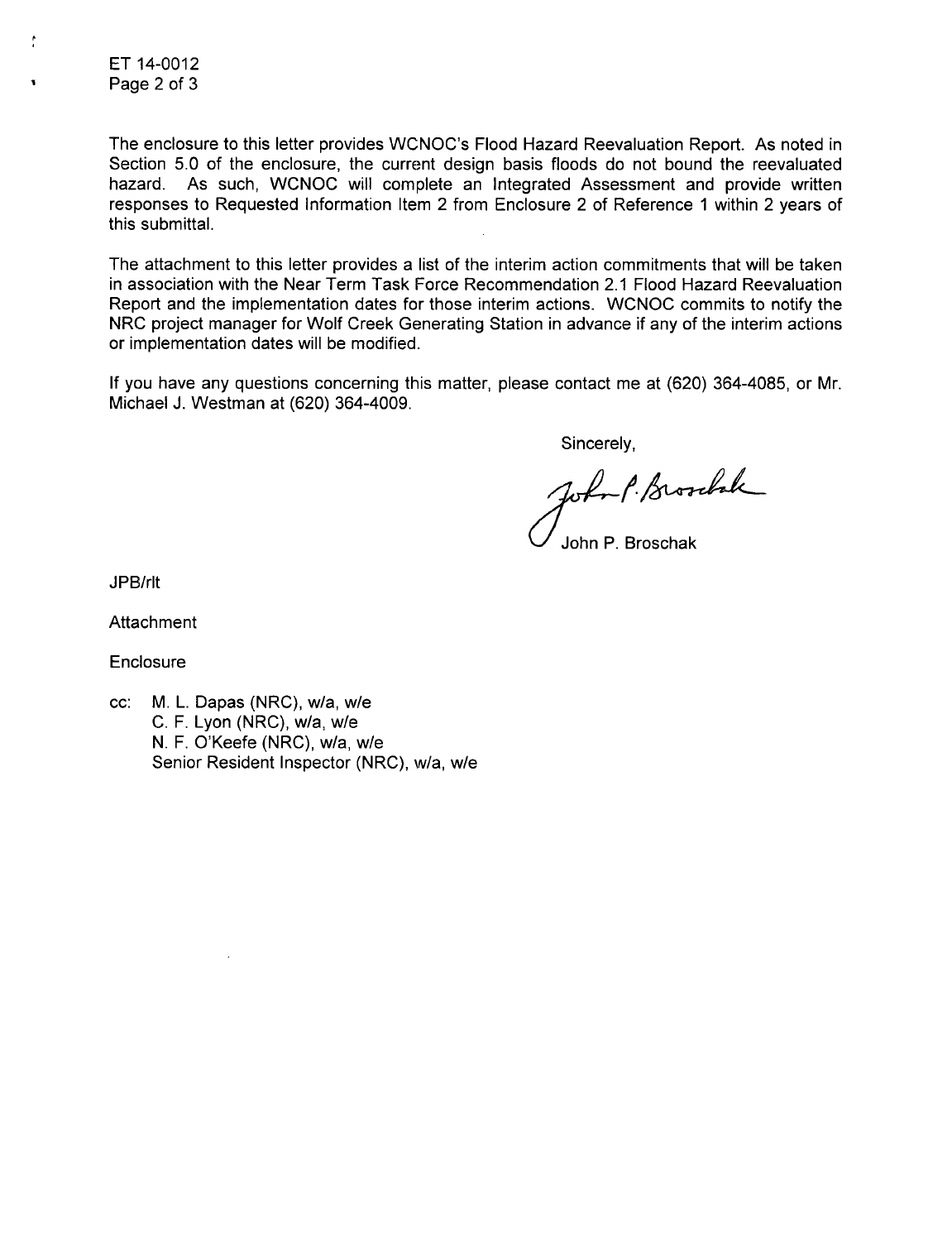ET 14-0012 Page 3 of 3

**STATE OF KANSAS** SS  $\mathcal{E}$ **COUNTY OF COFFEY**  $\lambda$ 

John P. Broschak, of lawful age, being first duly sworn upon oath says that he is Vice President Engineering of Wolf Creek Nuclear Operating Corporation; that he has read the foregoing document and knows the contents thereof; that he has executed the same for and on behalf of said Corporation with full power and authority to do so; and that the facts therein stated are true and correct to the best of his knowledge, information and belief.

**Bv** 

 $7)24/2015$ 

John **Broschak** Vice/President Engineering

SUBSCRIBED and sworn to before me this 10<sup>th</sup> day of Man

 $.2014.$ 

GAYLE SHEP

**Public** 

**Expiration Date**